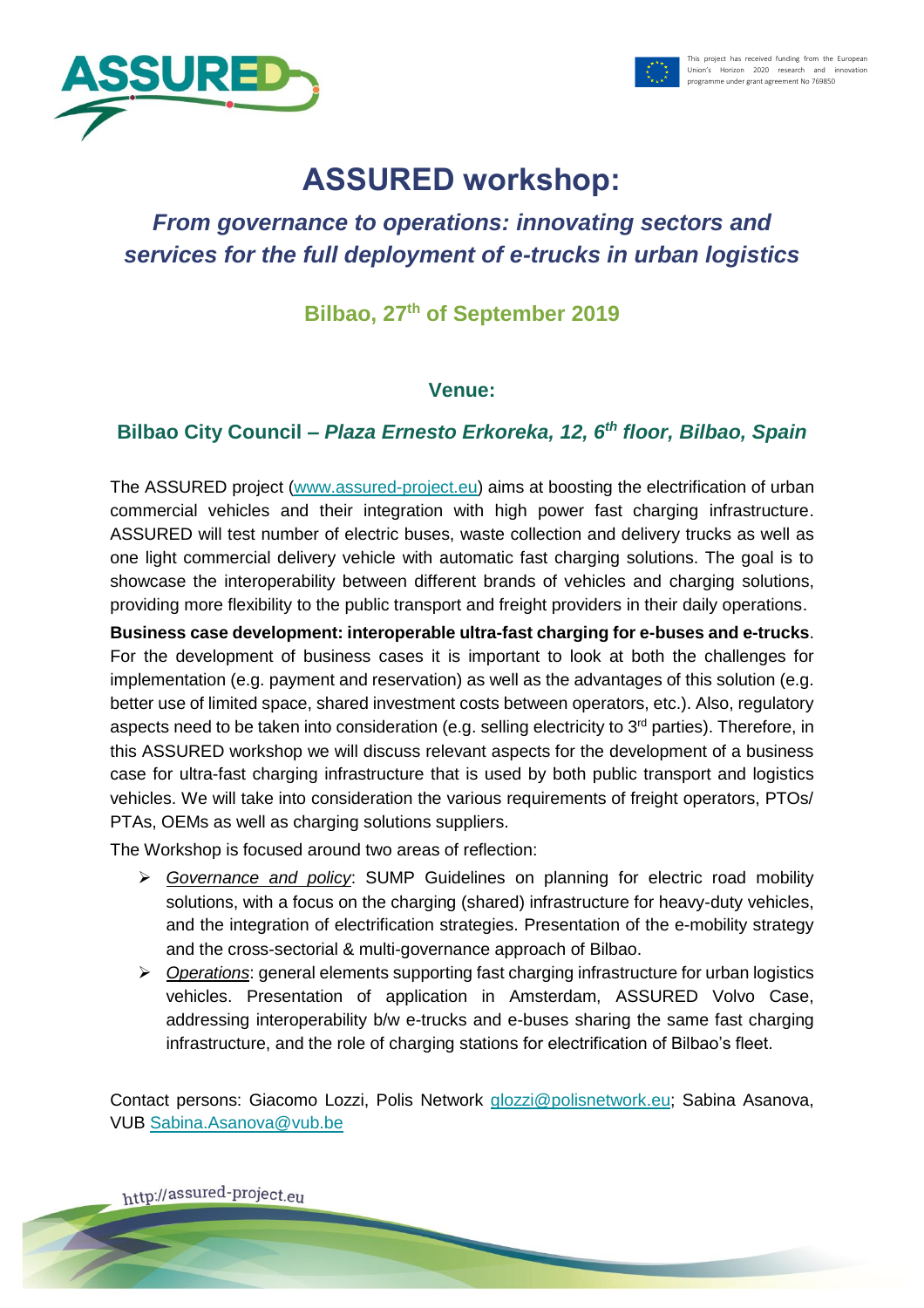



## **Agenda**

| $9.00 - 11.00$                        | <b>Site visit</b>                                                                                                          |
|---------------------------------------|----------------------------------------------------------------------------------------------------------------------------|
|                                       | Iberdrola charging stations and more (details at the end of the doc)                                                       |
|                                       | Meeting point: Bilbao City Council - Plaza Ernesto Erkoreka, 12                                                            |
| $11.00 - 11.30$                       | Registration and welcome coffee                                                                                            |
| 11.30 - 11.40                         | <b>Welcome &amp; Introduction</b>                                                                                          |
|                                       | Nelida Santos, Bilbao City Council                                                                                         |
|                                       | Summary of the previous meeting (Oslo, 24 <sup>th</sup> of September 2018)                                                 |
|                                       | Giacomo Lozzi, Polis Network                                                                                               |
| $11.40 - 12.00$                       | <b>Presentation of ASSURED project</b>                                                                                     |
|                                       | State of the art and intermediate results                                                                                  |
|                                       | Sabina Asanova, VUB, ASSURED project manager                                                                               |
| <b>Part 1 – Governance and policy</b> |                                                                                                                            |
| $12:00 - 12:10$                       | SUMP 2.0 Guidelines - Electrification in sustainable urban<br>mobility planning Topic Guide <sup>1</sup>                   |
|                                       | Planning for electric road mobility solutions in urban areas in a SUMP<br>context                                          |
|                                       | Thomas Mourey, Polis Network                                                                                               |
| 12:10 - 12:30                         | E-mobility strategy in Bilbao Sustainable Urban Mobility Plan <sup>2</sup><br>and impact on the logistics sector           |
|                                       | The electrification of transport and logistics in the Bilbao SUMP and<br>the Bilbao Smart Mobility initiative <sup>3</sup> |
|                                       | Urrotz Larrañaga Garate, Bilbao City Council & Nerea Rojas, Basque<br><b>Mobility and Logistics Cluster</b>                |
| 12:30 - 12:45                         | Sustainability Energy Law. Cross-sectorial & multi-governance<br>approach                                                  |
|                                       | The role of the Energy Agency of the Basque Government for the<br>electrification of transport in Bilbao                   |
|                                       | Álvaro Pérez de Laborda, Basque Energy Agency - EVE                                                                        |
| $12:45 - 13:15$                       | <b>Q&amp;A and discussion</b>                                                                                              |
| $13:15 - 14:00$                       | Lunch                                                                                                                      |

 <sup>1</sup> [https://www.eltis.org/sites/default/files/electrification\\_in\\_sustainable\\_urban\\_mobility\\_planning.pdf](https://www.eltis.org/sites/default/files/electrification_in_sustainable_urban_mobility_planning.pdf)

<sup>2</sup> <https://www.eltis.org/discover/news/bilbao-leads-commitment-sustainable-mobility-spain>

<sup>&</sup>lt;sup>3</sup> Integral solution for the acquisition, installation and contracting of recharging points both for privates and companies, and the deployment of more publicly accessible charging points.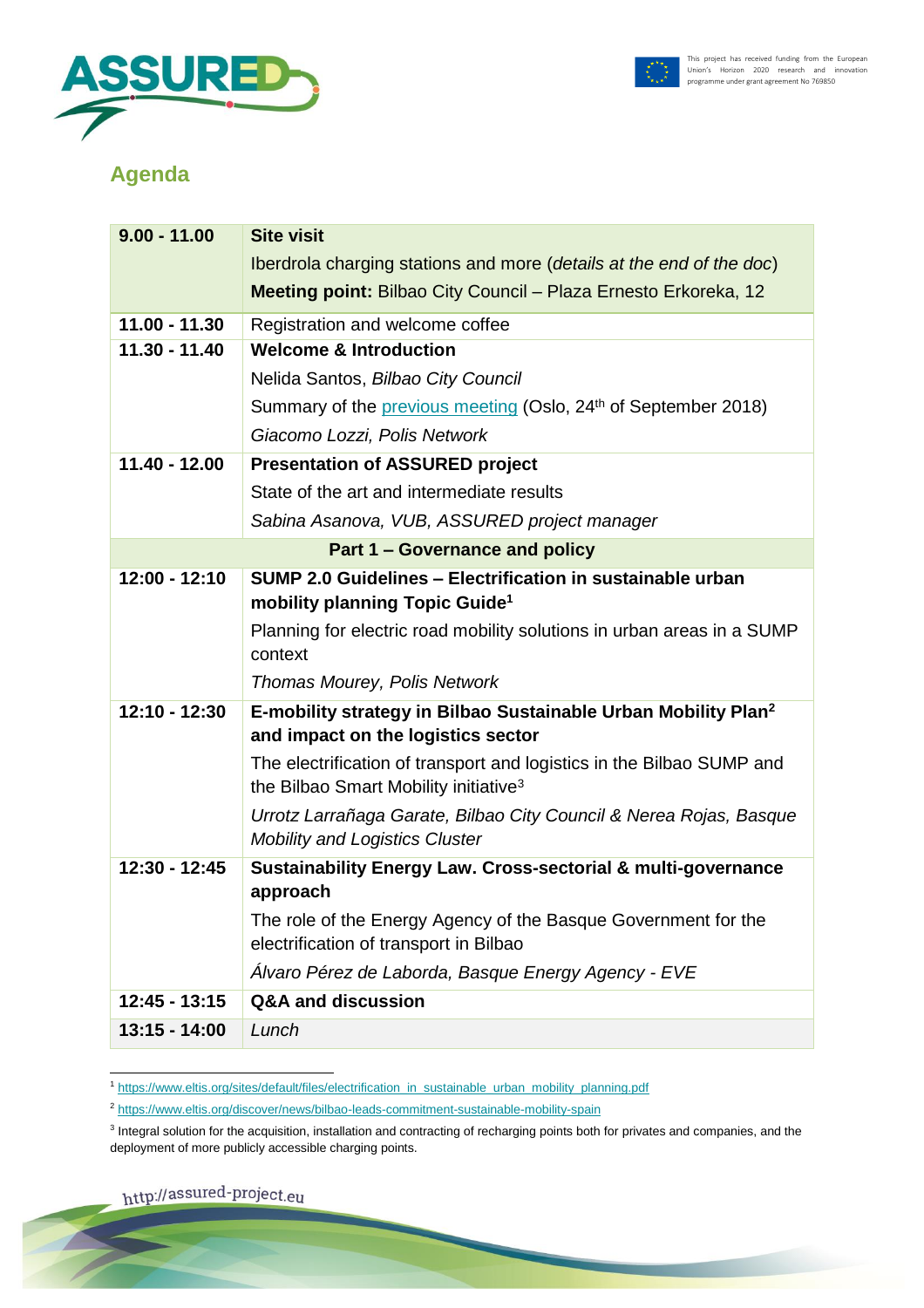



| <b>Part 2 - Operations</b> |                                                                                                                                                                                                                                                                                                |
|----------------------------|------------------------------------------------------------------------------------------------------------------------------------------------------------------------------------------------------------------------------------------------------------------------------------------------|
| $14:00 - 14:20$            | Needs for providing fast charging infrastructure for urban<br>logistics vehicles - the case of Amsterdam                                                                                                                                                                                       |
|                            | Combined TCO model, comparing the cost b/w owned vs external<br>charging services; slow vs fast vs ultra fast charging; downtime vs<br>opportunity charging. Energy demand in forecast scenarios.<br>Robert van Hoed, Amsterdam University of Applied Sciences<br><b>Tharsis Teoh, PANTEIA</b> |
| 14:20 - 14:35              | ASSURED Volvo Case: interoperability between e-trucks and e-<br>buses sharing the same fast charging infrastructure. How can it<br>work in practice?                                                                                                                                           |
|                            | Fredrik Cederstav, AB Volvo                                                                                                                                                                                                                                                                    |
|                            | Spyros Ntemiris, City of Gothenburg                                                                                                                                                                                                                                                            |
| $14:35 - 14:45$            | <b>ASSURED MAN Case: optimised electric drivetrain of refuse</b><br>collection trucks demonstrator                                                                                                                                                                                             |
|                            |                                                                                                                                                                                                                                                                                                |
|                            | Stefan Fries, MAN Truck & Bus SE                                                                                                                                                                                                                                                               |
| 14:45 - 15:00              | Allego: first MEGA-E high power charging network site in Europe                                                                                                                                                                                                                                |
|                            | The EU TEN-T/CEF funded initiative aims for 322 ultra-fast chargers                                                                                                                                                                                                                            |
|                            | up to 350 kW in at least ten metropolitan areas in Europe.                                                                                                                                                                                                                                     |
|                            | Frank Verhulst, Allego                                                                                                                                                                                                                                                                         |
| 15:00 - 16:00              | Break-out session: development of a business model for shared<br>ultra-fast charging infrastructure used by public transport and                                                                                                                                                               |
|                            | other electric vehicles                                                                                                                                                                                                                                                                        |
|                            | Moderator: Henning Günter, Rupprecht Consult                                                                                                                                                                                                                                                   |
|                            | Questions and topics:                                                                                                                                                                                                                                                                          |
|                            | Stakeholder needs and requirements                                                                                                                                                                                                                                                             |
|                            | Existing challenges for wide implementation                                                                                                                                                                                                                                                    |
|                            | Added value and benefits                                                                                                                                                                                                                                                                       |
|                            | Supportive policies and measures                                                                                                                                                                                                                                                               |
| 16:00 - 16:30              | Wrap up and conclusions - All                                                                                                                                                                                                                                                                  |
| 16:30                      | End of the workshop                                                                                                                                                                                                                                                                            |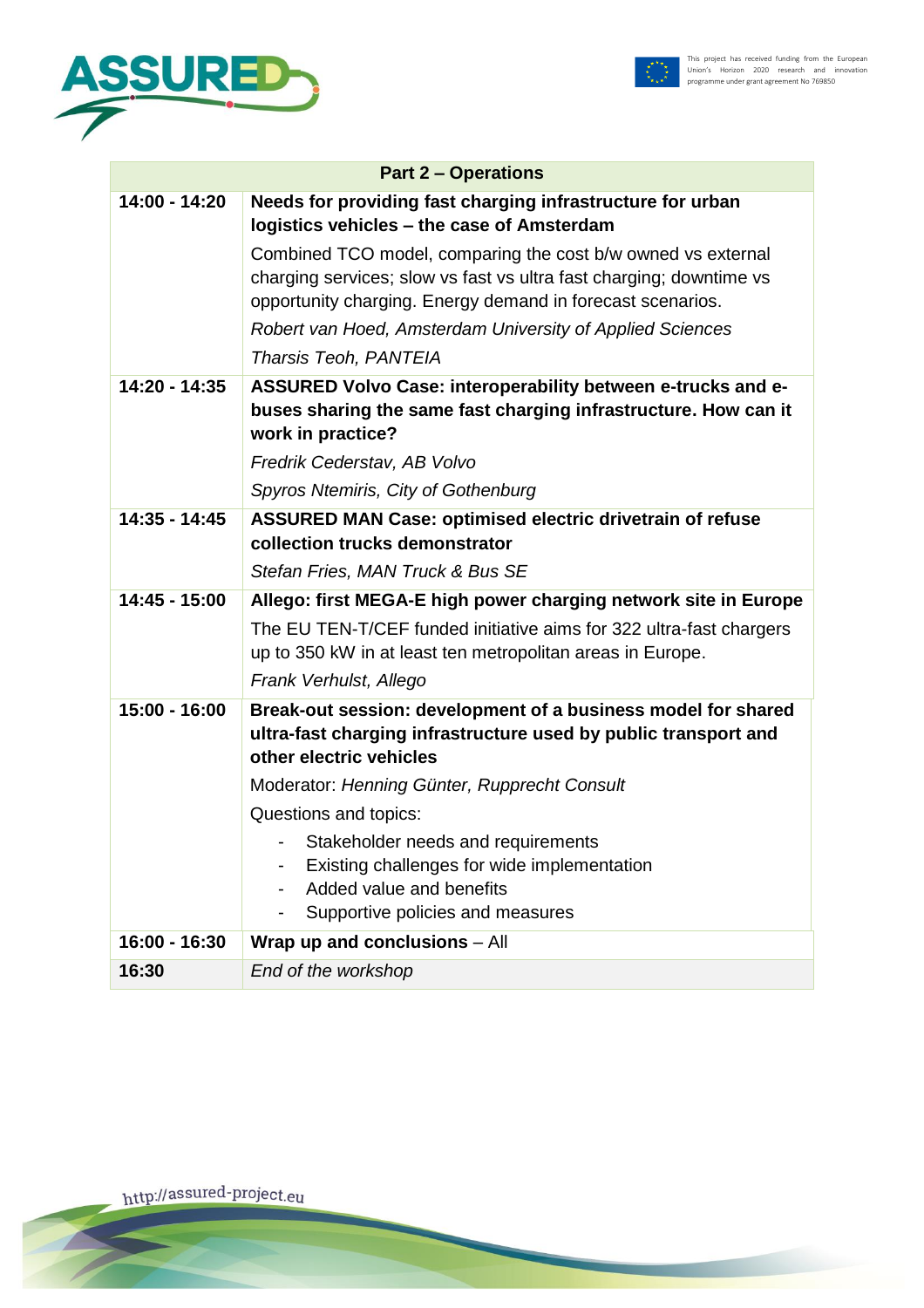



## **Practical information**

#### **Meeting Venue**

The Meeting will take place in the: **Bilbao City Council** – Plaza de Ernesto Erkoreka, 12, 6<sup>th</sup> floor - 48007 Bilbao

## **Informal dinner (26th of September)**

(Optional) – meeting point: 20:00 at Berástegui Kalea, 1 (in front of ARRESE bakery)

### **Site visit (9:00-11:00)**

Meeting point: 9:00 at in front of Bilbao City Council – Plaza Ernesto Erkoreka, 12

#### **Charging stations' role for electrification of Bilbao's fleet – Iberdrola**

Two new electric stations (50kW) offer free charging for one year in Bilbao. Iberdrola plans to carry out demonstrations, for any service linked to the city of Bilbao.

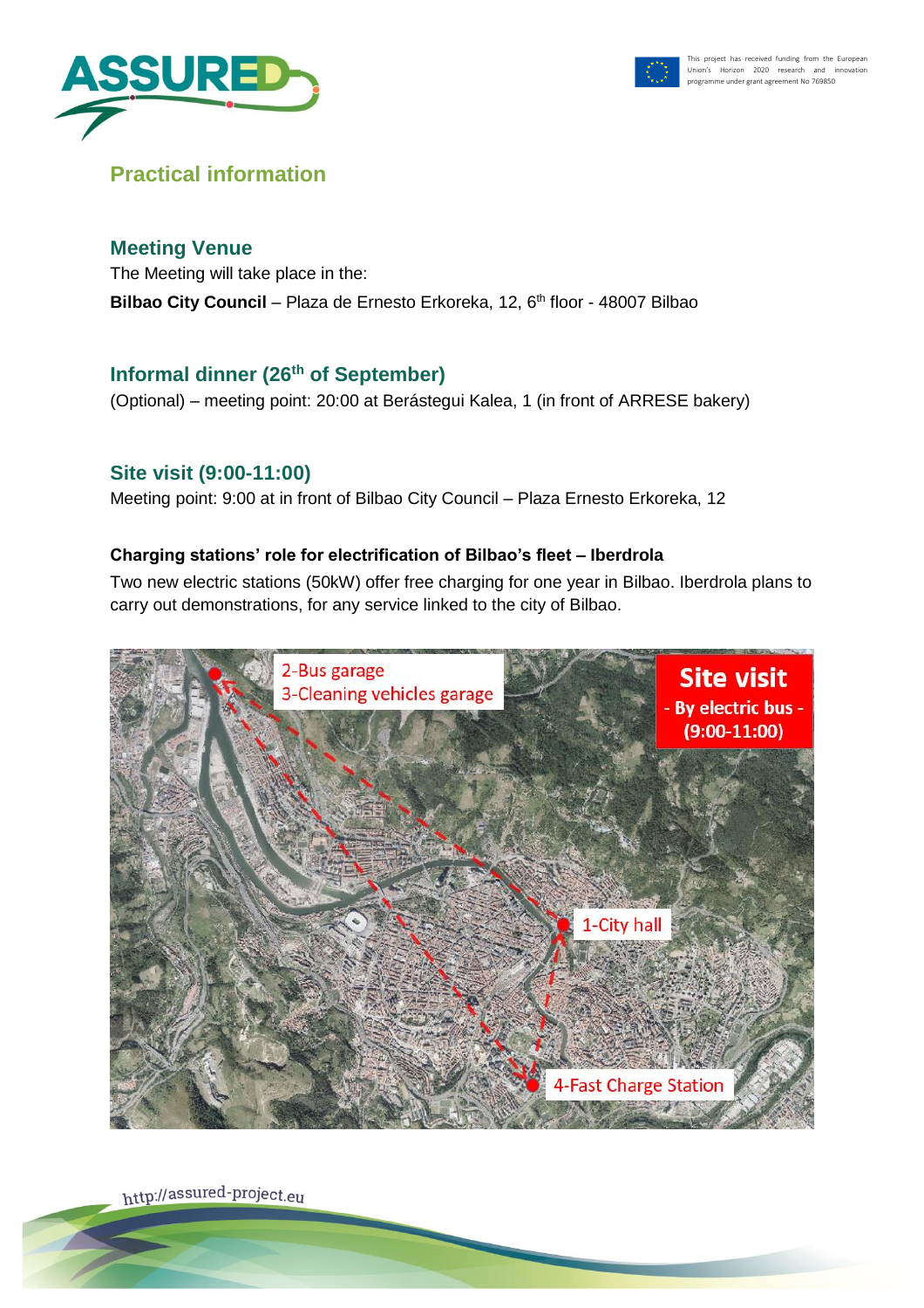



## **Airport** → **City Centre**

The city centre is accessible from the [Loiu Airport](http://www.aeropuertodebilbao.net/en/) (Aeropuerto de Bilbao - Bilbao) via:

- **Taxi**: 25€ (all taxis have official metres).
- **Bus**: Bizkaibus runs a regular service (line A3247) to the city centre every 20 minutes from 06:20 to 00:00. Single ticket: 1,40€. [See timetables](http://apli.bizkaia.net/APPS/DANOK/TQ/DATOS_PARADAS/ITINERARIOS/A3247V.PDF)
- **Car rental**: Avis, Enterprise, Europcar, Hertz, Sixt.

Public transportation, if needed:

- Tube [\(Metro Bilbao\)](http://www.metrobilbao.net/en/using-the-underground), *Abando* station, 1,50€ (within Bilbao). 10 minutes by walking.
- Bus (Bilbobus): *Campo Volantín*.

Parkings for rental/private cars:

- Parking Plaza de Euskadi El Arenal (17,61 €/day).
- Parking Pio Baroja (max. 13,90€/day)

#### **Restaurants**

Meal times in Spain are usually:

- 13:30 to 15:00 for lunch (the main meal of the day).The typical "Menú del día" offers a short choice of two courses plus dessert for 10-25€.
- 20:00 to 00:00 for dinner.

Tipping is not compulsory, yet it is a widely spread custom.

#### **Hotels**

Some hotels near to the meeting venue:

- 1. Hotel Bilbao Plaza
- 2. Hotel Conde Duque Bilbao
- 3. [Hotel Mercure Jardines de Albia](http://www.mercure.com/es/hotel-A057-mercure-bilbao-jardines-de-albia-/index.shtml)
- 4. [Barceló Bilbao Nervión](https://www.barcelo.com/barcelohotels/es_es/hoteles/espana/bilbao/hotel-barcelo-bilbao-nervion/descripcion-general.aspx)
- 5. [Ercilla López de Haro](http://www.booking.com/hotel/es/lopezdeharo.es.html?aid=318615;label=New_Spanish_ES_ES_21463012105-LPwjRe8TaU%2Ats8W_n17MsAS84783485305%3Apl%3Ata%3Ap1%3Ap2%3Aac%3Aap1t1%3Aneg;sid=eb6490b16a2f3e29efdad226bab5a687;dcid=1;checkin=2016-09-27;checkout=2016-09-29;room1=A;homd=1;atlas_src=hp_iw_title)
- 6. Hesperia Bilbao
- 7. [Hotel Abando](http://hotelabando.com/)
- 8. Silken Indautxu
- 9. Petit Palace Arana